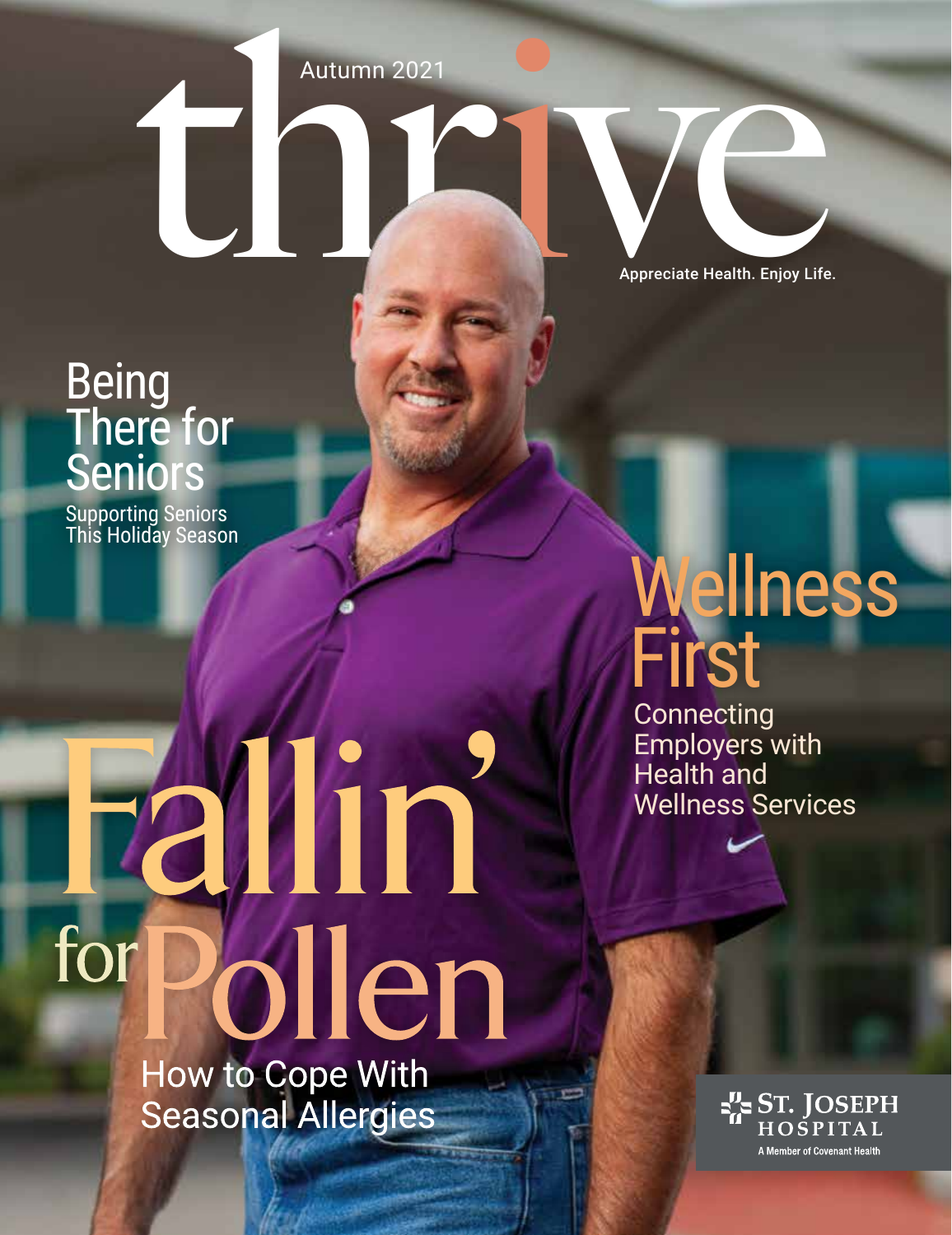## Connect to Your Provider Any Time, Any Place

Request appointments, prescription refills, and communicate with your care team when it's most convenient for you.



Sign Up for MyChart today. Convenience at your fingertips!

## Contact us at 1.888.727.2017

A member of the Covenant Health support team is ready to help you register.



MyChart® is a registered trademark of Epic Systems Corporation.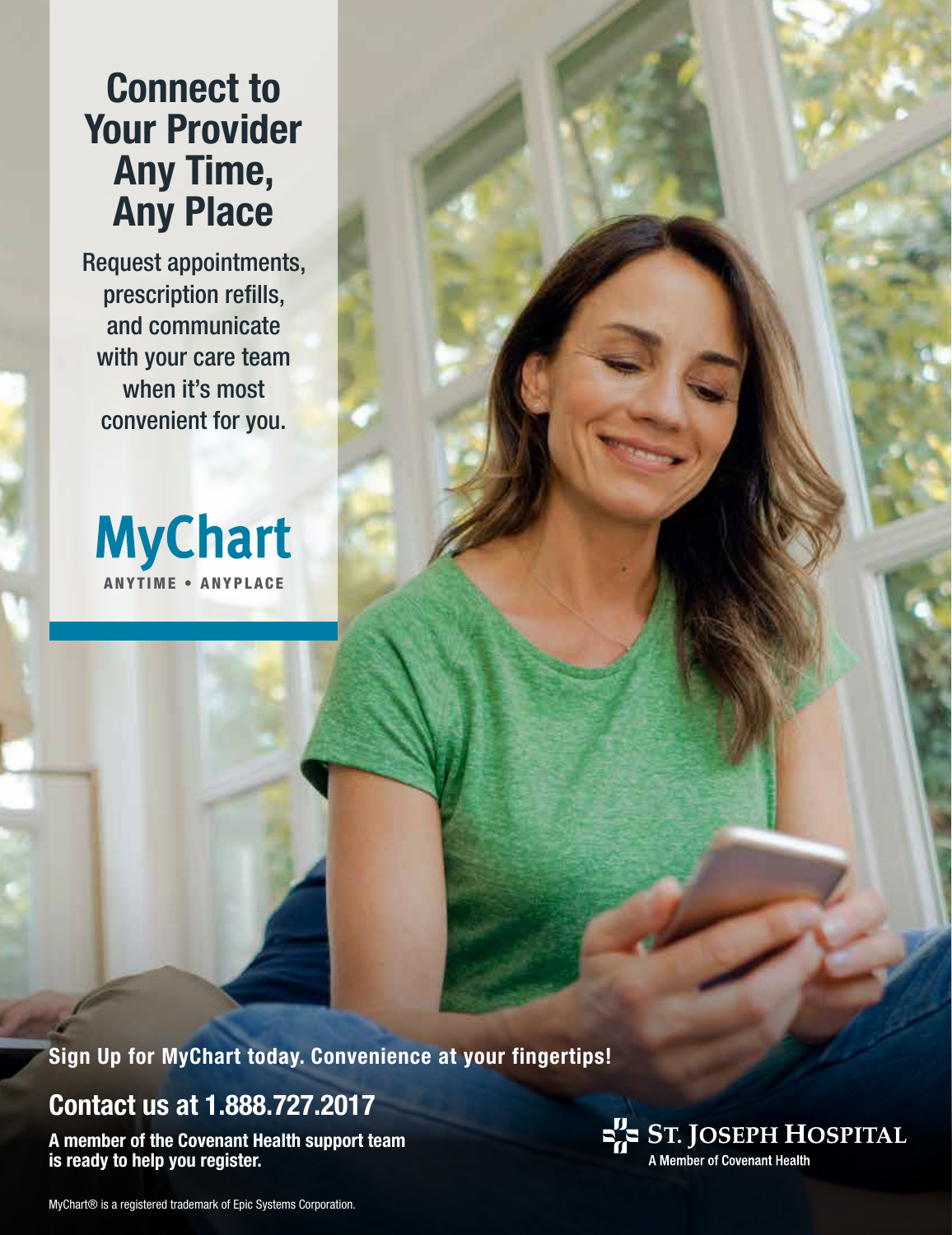

## Autumn 2021

- We're in This Together WellnessFirst Builds Community and Promotes Wellness
- 4 Healthy Holiday Eating Is it Possible?
- **5** The Mindful Five Tap Into Your Five Senses This Fall
- **6** Check-up Checklist Preparing for Your Appointment
- 8 Fallin' for Pollen Seasonal Allergies and How to Cope
- **12** Welcome to the Family Quarantine Companions
- **13** Family-Friendly Fun It's About Connecting With the Community
- 14 Ask the Doctor Breast Cancer Awareness With Dr. Manoli
- **16** Being There Supporting Seniors This Holiday Season
- 17 Think Pink The 11th Annual Pink Ride is Coming Up



## *A Note from the President*

### Dear Friends,

Thank you for embracing *thrive!* We're happy to deliver this second issue, which is filled with the stories you wanted to see about striving to be healthier, taking time for self-care, supporting loved ones and participating in local events to help worthy causes.

An important part of our Mission is being active members of our community. We want you to know that we're here to support you in whatever ways we can to improve your overall quality of life. In this issue, you'll learn more about:

- n Preparing for your next appointment in "Check-up Checklist"
- n Embracing seniors this holiday season in "Being There"
- n Supporting initiatives that improve breast cancer and oncology care in "Think Pink"

We hope *thrive* inspires you to *Appreciate Health* and *Enjoy Life.* Thank you for your support.

John A. Jurczyk President, St. Joseph Hospital and Senior Vice President, Covenant Health

## Prevention and Detection October is Breast Cancer Awareness Month **Awareness Month**

code with your mobile device and schedule your screening today.

### **On the Cover**

Ed Canto is local CDL-A driver. Nashua has been his home for 25 years. Ed is married and has two daughters. He chooses St. Joe's for his primary care.

*thrive* Magazine content is for general information purposes only, and should not be used as medical/health advice or instruction. No recommendations are made to diagnose, test or provide treatment for any health ailment, medical condition or disease.



100 Ames Pond Drive, Suite 102 Tewksbury, MA 01876 (978) 312-4300

Vice President Corporate Communications Karen Sullivan / Vice President Marketing Michelle Marshall Editor Suzanne Dumaresq / Creative Director Sharon Elwell / Executive Publisher James Y. Davis Contributing Writers Chelsea Chambers, Suzanne Dumaresq, Rachel Evensen, Lindsey Grossman, Cheri Hinshelwood, Cherry Odom, Robert A. Poarch Marketing Directors Jason Gould, Bethany McKnight, Tim McMahon Contributing Photographers Séan Alonzo Harris, Meg Moore, Jason Paige Smith

© Copyright 2021 by Aspire Content Strategy, Inc. No part of this publication may be reproduced or transmitted in any form or by any means without written permission from Aspire Content Strategy and Covenant Health. Articl the reader's physician or professional adviser. All editorial rights reserved. Opinions expressed herein are not necessarily those of Aspire Content Strategy, LLC or Covenant Health.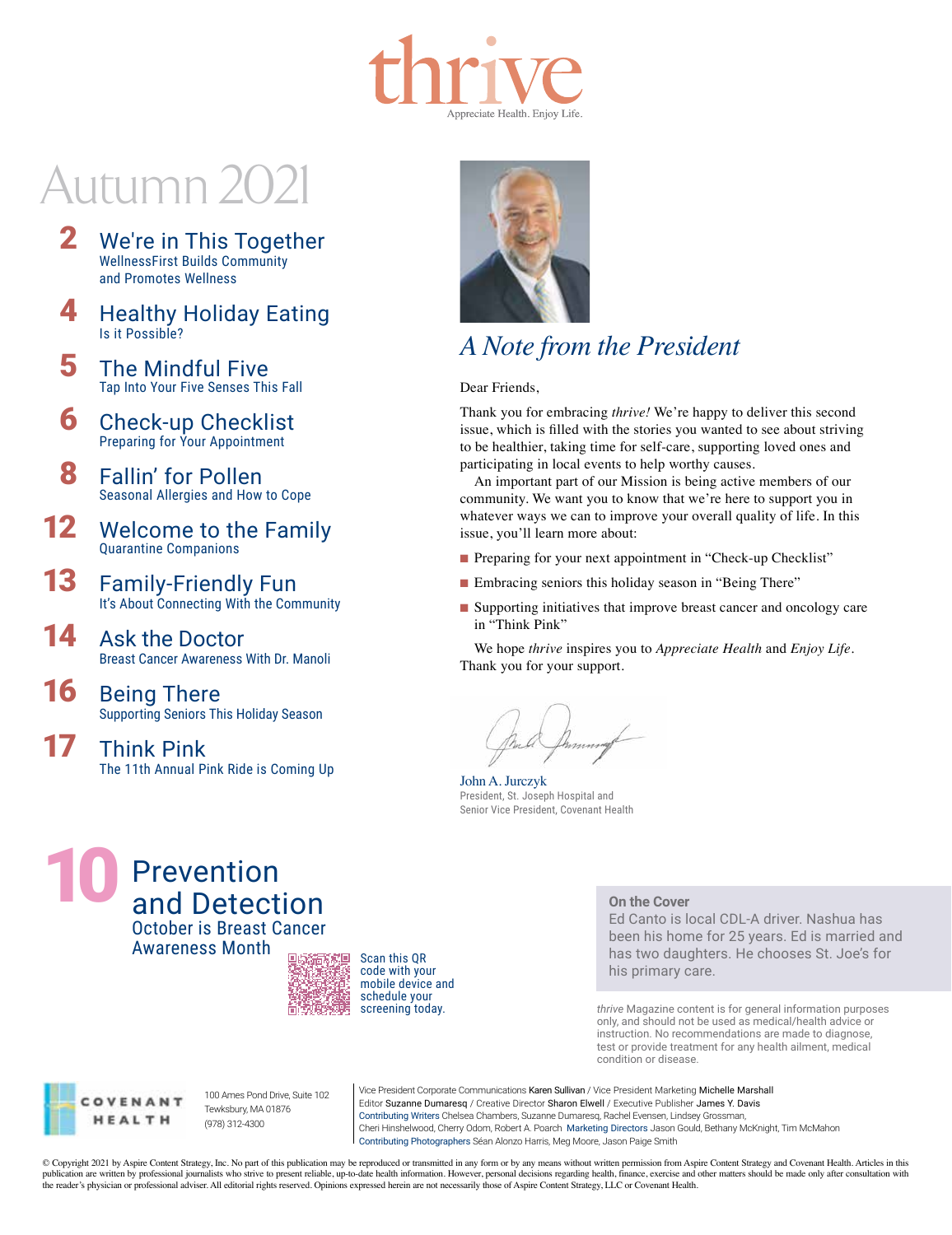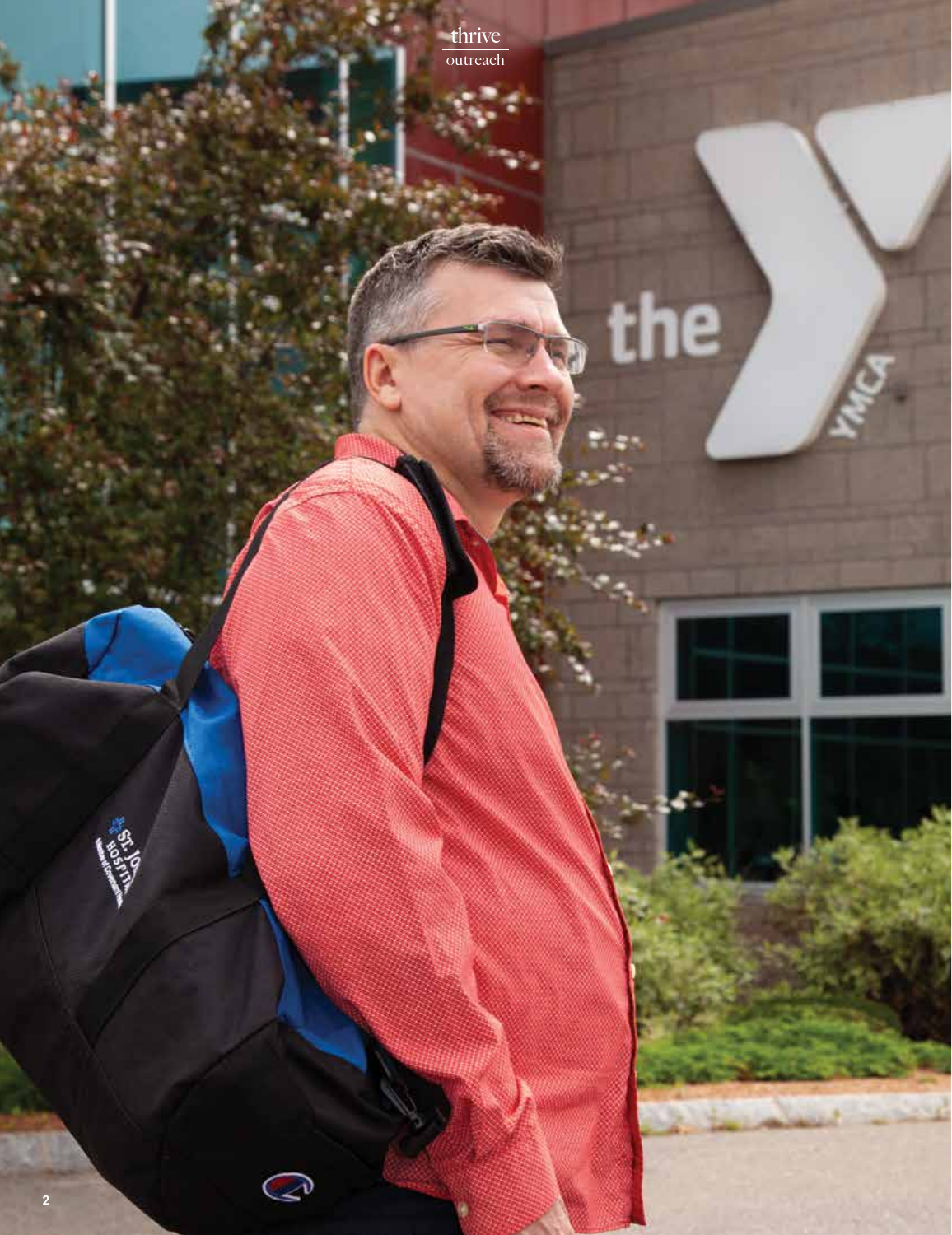## We're in This Together WellnessFirst Builds Community and Promotes **Wellness** By Suzanne Dumaresq

For information about improving employee wellness with your organization, please contact **Colleen Heaslip** at **cheaslip@covh.org.**

Wellness is defined as "... being<br>
in good health, especially as an<br>
actively pursued goal." St. Joseph<br>
Hospital's WellnessFirst Program<br>
supports exactly that by offering local employers a in good health, especially as an actively pursued goal." St. Joseph Hospital's WellnessFirst Program complimentary service that connects employees with health and wellness services that enhance their lives.

To date, the hospital has partnered with nearly 20 employers. One example of a thriving WellnessFirst partnership is between the hospital and the YMCA of Greater Nashua, New Hampshire.

"Our partnership was rekindled when our healthcare heroes were working on the frontlines during the COVID-19 pandemic and the

YMCA stepped up to offer essential workers muchneeded childcare," commented Kara Ellis, director of service line development, St. Joseph Hospital. "As non-profit organizations, we appreciated there was tremendous synergy in our priorities and that we both have a vested interest in serving the community."

"Our mission is very clear — to nurture our members in every way we can to ensure good health, overall well-being and a sense of social responsibility — partnering with St. Joe's to do so made great sense," said Mike LaChance, chief executive offcer, YMCA of Greater Nashua. "We were happy to offer St. Joe's employees childcare options when the

> pandemic hit, as we were granted emergency childcare status from the state and knew our healthcare providers were in need."

Today, St. Joseph Hospital and the YMCA are working collaboratively to provide its employees and members access to wellness opportunities. They've included the hospital's Mobile Health Clinic,

providing physicals for campers, with the YMCA offering membership opportunities to hospital employees. Future plans include hosting vaccine clinics, educational seminars, meet the provider events and more.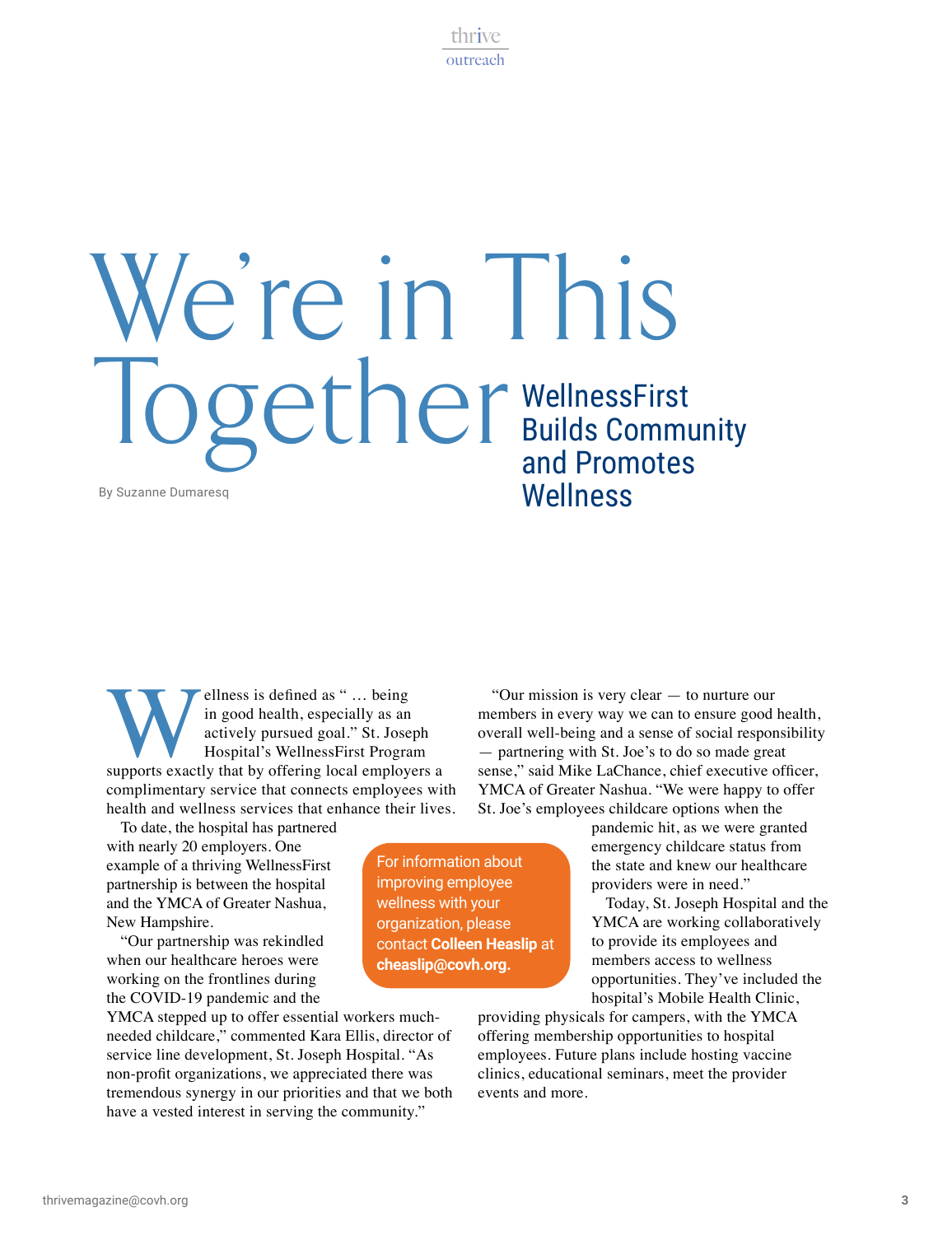thrive nutrition

# **Healthy** Holiday Eating Is it Possible?

By Cherry Odom, BSN, RN, NPD-BC

The holidays are meant to be savored. At this time of year, old, family-loved<br>recipes emerge from storage. "Enjoy them!" said Liz Whalen, RD, LDN, cl<br>nutrition manager, St. Joseph Hospital.<br>Tips for Healthy Holiday Eating recipes emerge from storage. "Enjoy them!" said Liz Whalen, RD, LDN, clinical nutrition manager, St. Joseph Hospital.

### **Tips for Healthy Holiday Eating**

Whalen suggests that you:

- <sup>n</sup> Plan ahead
- <sup>n</sup> Control portion sizes
- <sup>n</sup> Cut sodium and fat
- <sup>n</sup> Flavor with herbs and spices
- <sup>n</sup> Group a special dish with lower calorie items, such as fruits and vegetables
- <sup>n</sup> Stick with calorie-free drinks, such as water or seltzer
- <sup>n</sup> Limit alcoholic beverages
- <sup>n</sup> Eat until you are satisfied, not stuffed

### **Can You Splurge and Eat Healthy?**

Is it possible to splurge on a few special holiday treats and still maintain a healthy food plan? "Absolutely!" according to Whalen. "Create a plan, and stick to it. Do not skip meals. Enjoy your healthy eating plan before and after your holiday treats. Eat slowly, be present and relish every bite of your meal."

### **Emotions and Holiday Eating**

Whalen shared, "The holidays can be an emotional time of year for many reasons. When enjoying family favorite recipes, reminisce about how they became favorites. Turn memories into positive emotions. Enjoy and share those emotions with friends and family members."

### **Shopping for Holiday Ingredients**

Temptations lurk in every aisle of the supermarket. To be successful at healthy holiday eating, make a shopping list and stick to it!

## Lean Pork Roast

The hospital's Executive Chef, Leo Short, suggests trying out this healthy and hearty comfort food in the fall.

### **Ingredients**

- 5 lbs. boneless lean pork loin
- 2 Tbsp. garlic, chopped
- 2 Tbsp. fresh rosemary, chopped
- 2 Tsp. coarse salt
- 1 Tbsp. black pepper, freshly ground
- 2 Tbsp. olive oil
- 1 Tbsp. balsamic vinegar
- 1 Tbsp. Dijon mustard
- 2 Tsp. lemon juice
- 2 Tsp. brown sugar

### **Preparation**

Combine oil, vinegar, garlic and seasonings and rub onto pork loin. Allow pork to marinate in the refrigerator for one to two hours. Preheat oven to 350 degrees. Roast pork for 15 to 18 minutes per pound until internal temperature reaches 155 degrees. Pairs well with roasted root vegetables or asparagus.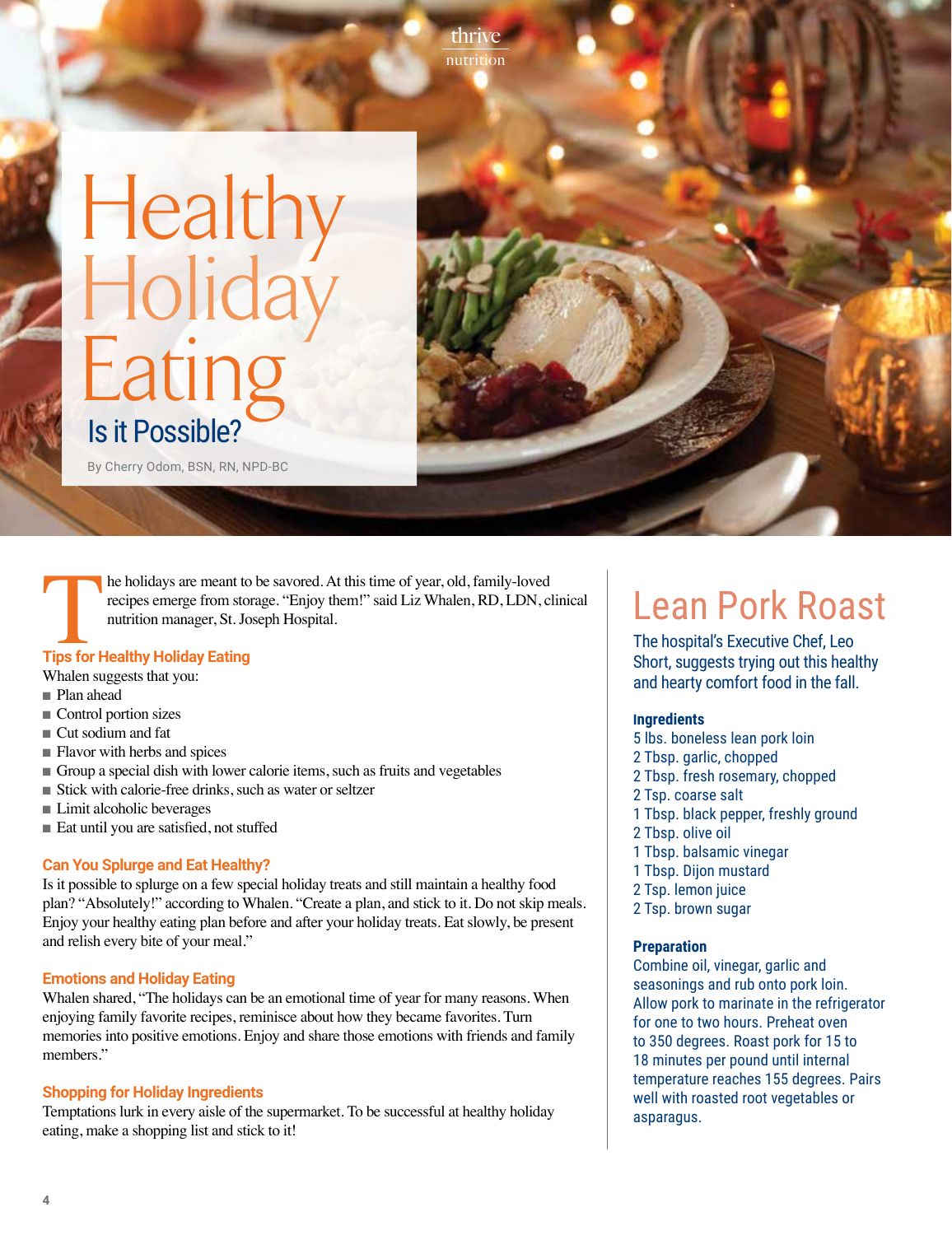thrive reaching out

# Family-Friendly Fun It's About Connecting with the Community

By Suzanne Dumaresq



Kendall Reyes with his wife, Kristin, and three children Kyla, KJ and Kenzie.

t. Joseph Hospital's mission is clear<br>
— provide healing and care for the<br>
whole person, in service to all in<br>
its communities. To help bring that<br>
message to families in Greater Nashua, St. — provide healing and care for the whole person, in service to all in its communities. To help bring that Joe's recently introduced a new Ambassador of Health and Wellness.

"We welcomed Kendell Reyes, former NFL player, community activist and local

resident to our community outreach team earlier this year," said John Jurczyk, president of St. Joseph Hospital and Covenant Health senior vice president. "Our overarching goal is to connect with families in

Please visit the hospital's Facebook page or its website at **stjosephhospital.com** for more information about opportunities to connect, have some fun and be well!

our community in new, different and fun ways. We want to partner with other non-profts and take a family-friendly approach to educating parents and kids on local resources and fun events that benefit their overall health and wellness."

- In recent months, the hospital has worked with:
- <sup>n</sup> Boys & Girls Club of Greater Nashua on the Reyes Family Fun Day, which raises money to support the club's programs.
- n Nashua's Healthy Kids Running Series, a fve-week series that encourages consistent activity and fitness for youth. St. Joe's will be sponsoring the fall event, too!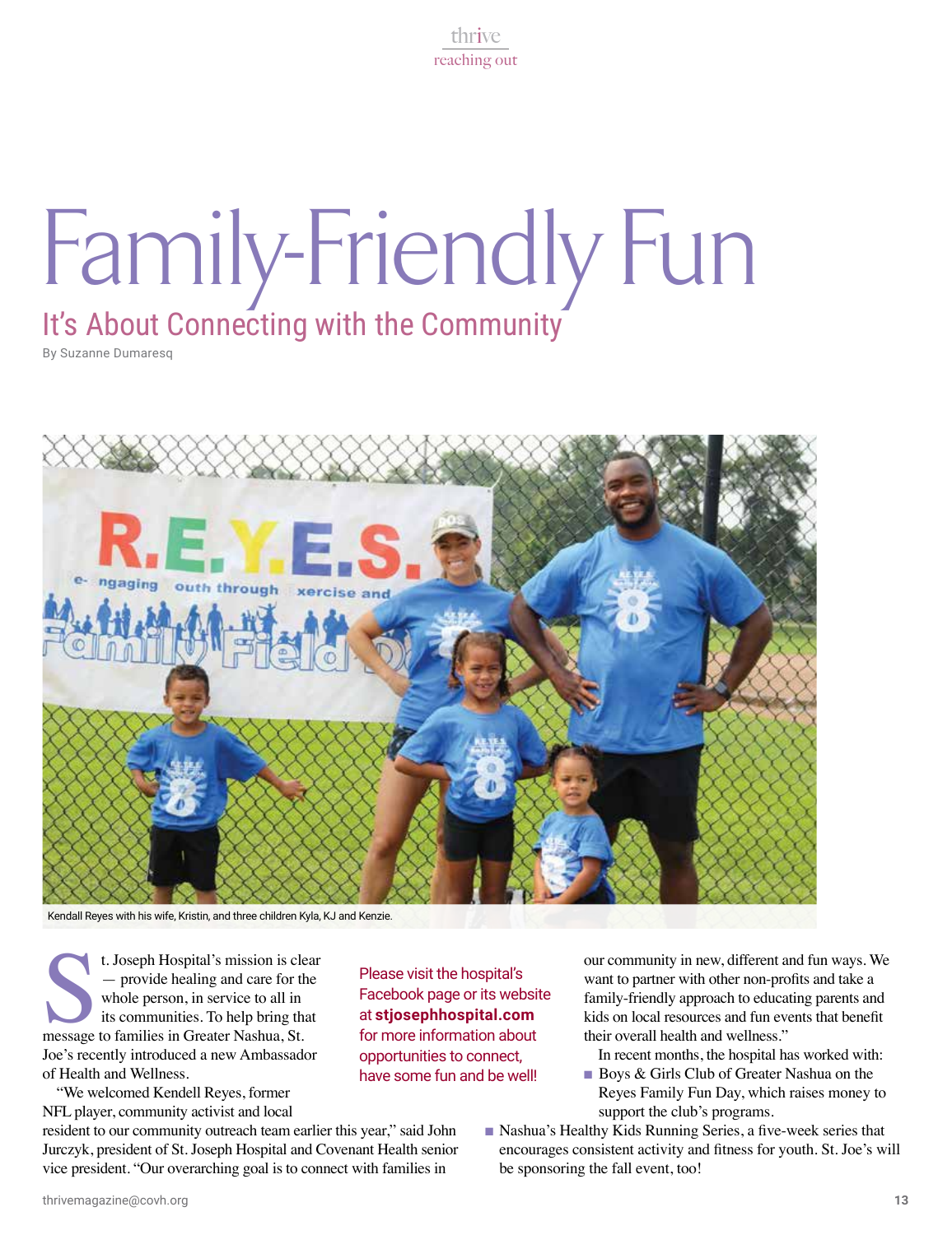thrive ask the doctor

## Breast Cancer Awareness **With** Dr. Manoli

During Breast Cancer Awareness month, Sabine H. Manoli, M.D., FACS, a breast surgeon at the St. Joseph Hospital Breast Care Center, answers questions about maintaining breast health.

Sabirw MartD. urge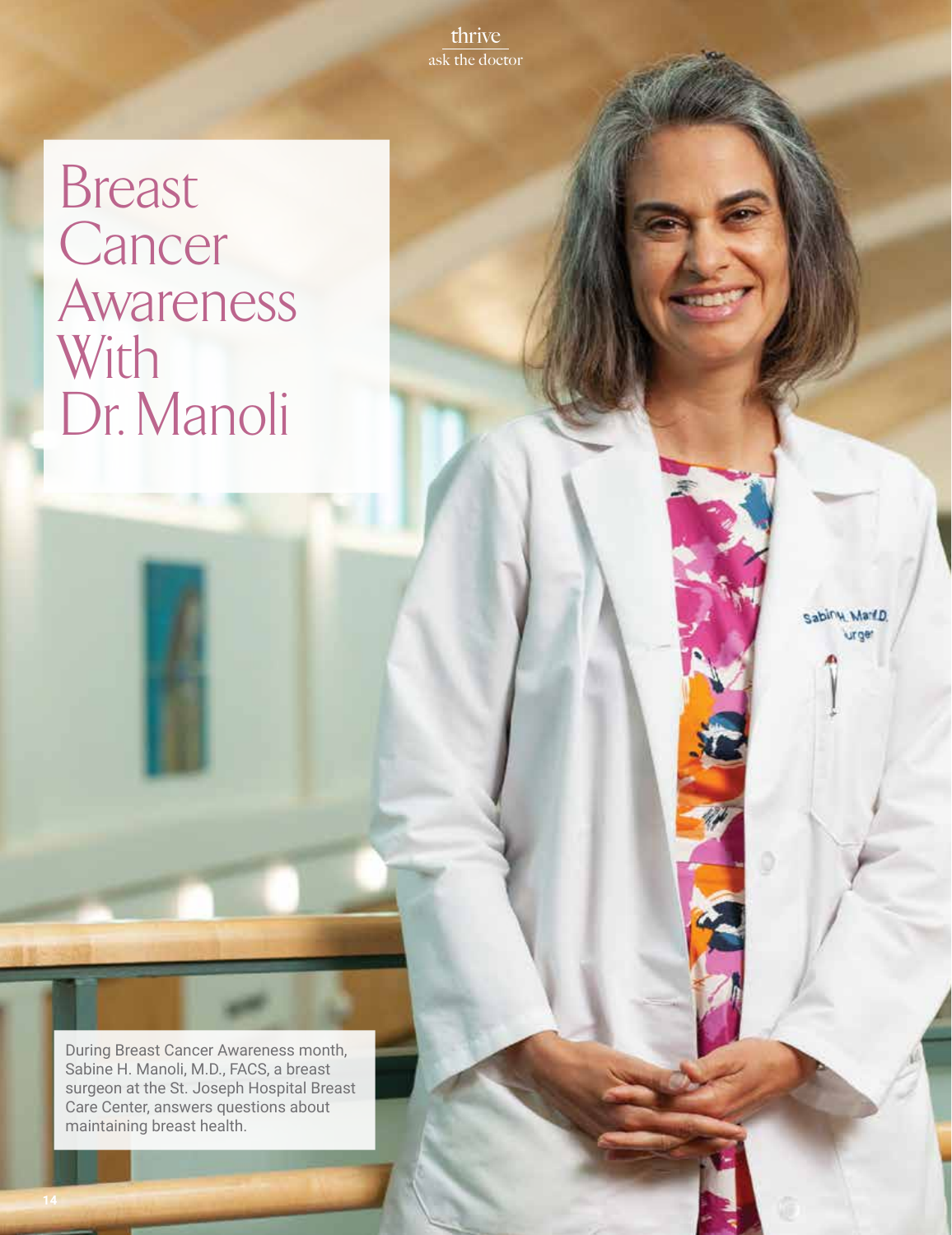## What are the best ways to find breast cancer early?

The 2D mammogram has largely been replaced by 3D mammograms for early detection of breast cancer, especially in dense breasts. Combined with monthly self-exams, these are our best tools. Other ways of finding breast cancer are ultrasound, breast MRI and needle biopsy to confrm if lumps are cancerous.

### Why are yearly mammograms important?

The earlier you find breast cancer, the more treatment options you have and the better your long-term survival. The American Society of Breast Surgeons recommends mammograms start in most women at age 40 or in high-risk women with a family or personal history of breast or ovarian cancers or mutations in BRCA-1 or BRCA-2 genes at earlier risk-determined ages. I had breast cancer at age 45, and if I hadn't had my mammogram, it would not have been discovered until much later.

## What's the best time to do a breast self-exam?

For women still menstruating, start doing self-exams at age 18 every month the week following your cycle. After menopause, continue monthly self-exams when you fip to a new calendar month, as a simple reminder.

## What should I look for in a breast self-exam?

Normal breast tissue does not feel perfectly soft like a pillow. Self-exams help you become aware of normal lumps or bumps for you. If a lump changes, becomes more firm, or gets larger, see your doctor.

## How do I perform an exam?

There are three parts to breast self-exams. While lying down with your arms overhead, use your opposite hand to feel each breast. Using several grouped fingers in a small circular or lawnmower pattern, search your breast from your collarbone to your ribs and armpit to cleavage. Use light, medium and firm pressure to search all layers of your breast tissue. Follow the same process while sitting. Finally, look at your breasts in the mirror with hands on your hips and also with arms overhead. Call your doctor immediately if you notice any of the following:

- <sup>n</sup> Lumps, redness or swelling in the breast
- <sup>n</sup> Skin dimpling, thickening or puckering
- <sup>n</sup> Changes in breast size or shape
- <sup>n</sup> Changes in the nipple, such as nipple inversion or non-milky discharge
- <sup>n</sup> Swollen lymph nodes under the arm

For more information, contact your provider.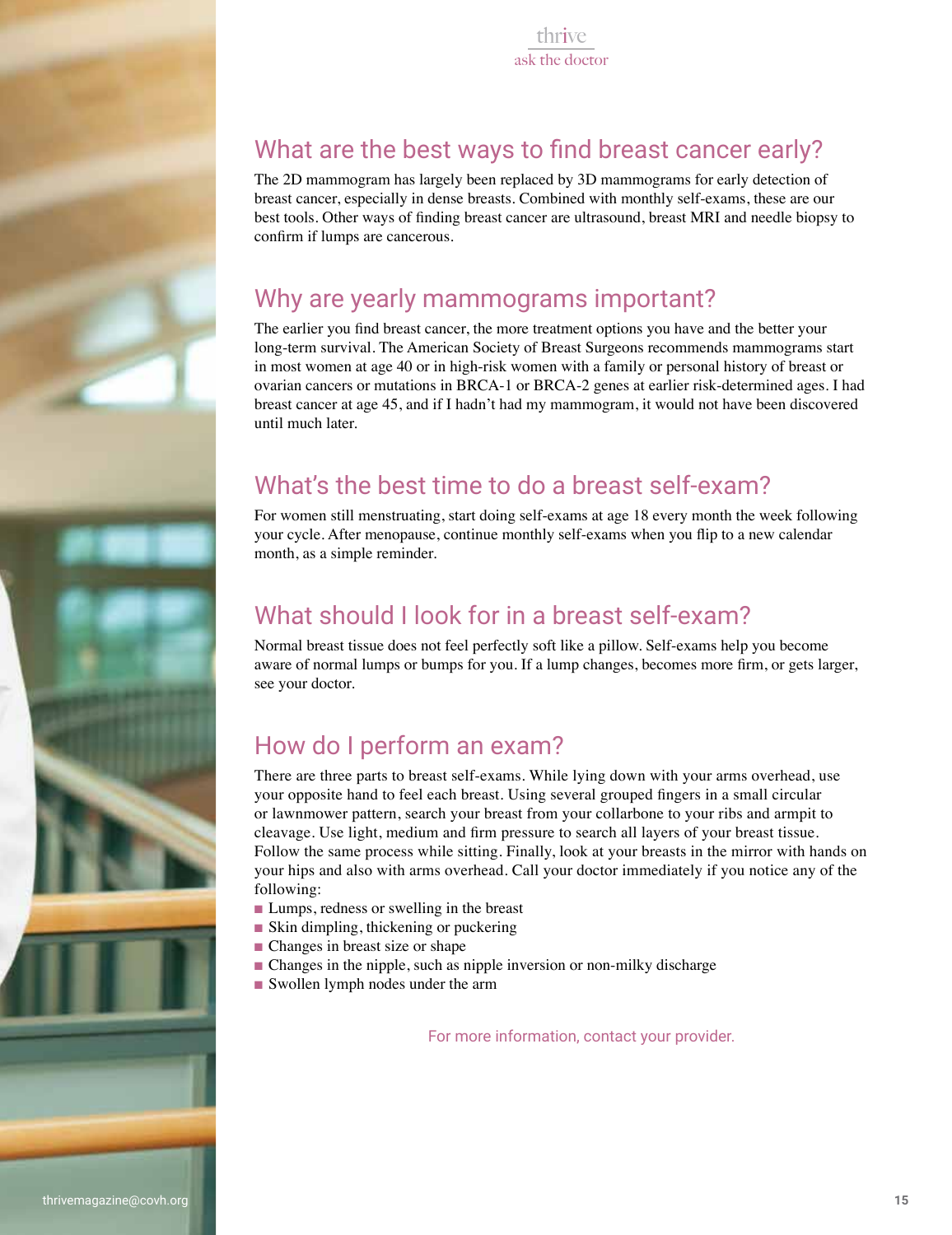thrive community

# Being There Supporting Seniors This Holiday Season

By Suzanne Dumaresq

The upcoming holiday season will<br>
bring families together — many<br>
who may not have seen one<br>
another since the COVID-19<br>
pandemic. It's a time for gatherings and bring families together — many who may not have seen one another since the COVID-19 celebrations. It's also an opportunity to check-in on aging family members and friends and reconnect in ways that make sense in the "new normal."

### **Connect With a Senior**

Some tips on how to reach out and brighten up a senior's day:

**Be Available** – Take time to keep in touch **Be Present** – When chatting, really listen **Be Dependable** – Don't reschedule visits **Help Seniors Find New Ways to Keep in Touch** – Determine what technology they're comfortable with and teach them to use text and social media to keep up with family and friends.

#### **Evaluate a Senior's Wellness**

If you haven't seen a loved one for a period of time, it's important to have realistic expectations. Signs of physical aging may be more obvious, but be on the lookout for the emotional toll of the past year. There may be cause for concern or a need for

your loved one, please contact Peter Burke with the Senior Behavioral Health Unit at **pburke1@covh.org** or call **603.884.5560**

intervention, support or professional care if a senior is experiencing: <sup>n</sup> Sadness or a depressed mood lasting for more than two weeks

- <sup>n</sup> Tiredness or a loss of interest in things once enjoyed
- n A change in weight or loss of appetite
- <sup>n</sup> Trouble concentrating or making decisions
- <sup>n</sup> Anxiety, agitation or restlessness



### **If You Need Support**

For families in need of inpatient mental health care for their aging loved one, you can turn to the Senior Behavioral Health Unit at St. Joseph Hospital.

"In many cases, older adults tend to believe in pulling themselves up by their bootstraps, but that doesn't work if they're suffering from depression," said Jodi Marshall, M.D., medical director of the senior behavioral health unit at St. Joseph Hospital. "Our dedicated team is here to provide compassionate care to those who need it in the later stages of life."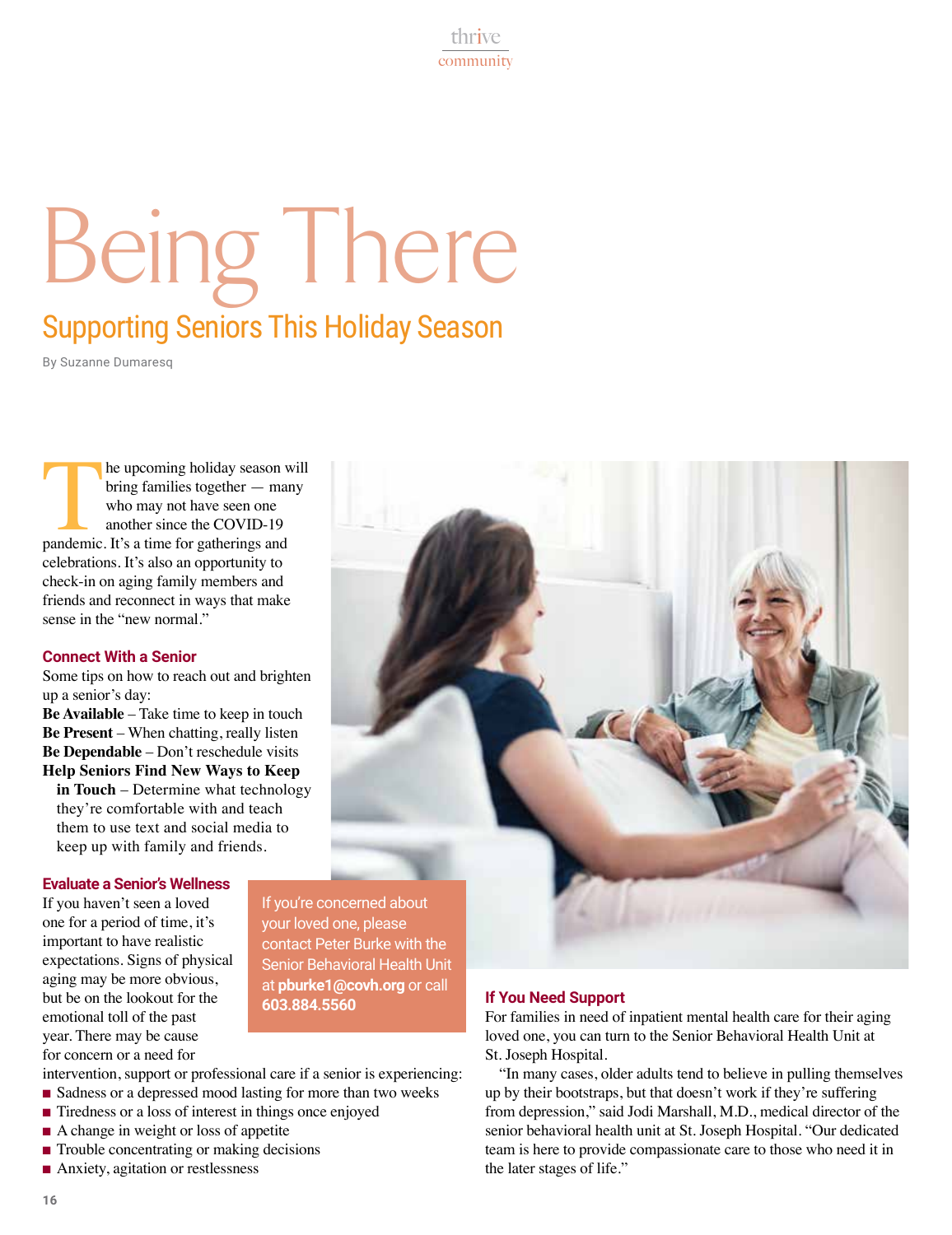

thrive

## Think Pink The 11th Annual Pink Ride is Coming Up

By Suzanne Dumaresq

With October and Breast Cancer<br>
Awareness Month just around the<br>
corner, it's an ideal time to consider<br>
The Pink Ride, a fundraising event that<br>
has been held for 10 years running and raised more Awareness Month just around the corner, it's an ideal time to consider The Pink Ride, a fundraising event that than \$160,000 for St. Joseph Hospital's Breast and Oncology Care Center.

### **What is it?**

The event is a snowmobile ride held by the local club, the Hollis Nor'Easters. The upcoming event will be held in February, 2022, in Hollis. And, yes — riders are encouraged to don pink attire of all kinds – hats,

gloves and safety gear — and enjoy a winter day and a sled ride to help support an incredibly worthy cause.

Over 10 years, the funds raised by this event have been invaluable in providing cancer patients access to immediate, expert and compassionate care in their local community. The hospital's Breast Care and Oncology Care Center offers advanced diagnostic and treatment options. Patients can rest assured they'll receive the high-quality care

If you're interested in learning about opportunities to support St. Joe's, please visit stjosephhospital.com or contact **Deb Tighe,** Executive Director of Philanthropy, at **603.884.4343** or **dtighe@covh.org**

and considerable support they'll need to take on what may be a challenging journey.

### **What's the Impact?**

Most recently, funds raised were used to purchase a state-of-the-art LOCalizer. This new, noninvasive system precisely guides the surgeon to the exact location of a lump. Improving the efficiency of this procedure typically reduces a patient's stress level and shortens surgery. "It's new technology we were excited to implement to improve care," shared Sabine H. Manoli, M.D., FACS, a breast surgeon at the St. Joseph Hospital.

### **Support Pink Events**

The snowmobile ride has been so successful, the Hollis Nor'Easters have expanded the fun and fundraising to include the Pink Motorcycle Ride and the Pink Equestrian Ride. For event details and information on how to participate, please visit noreasters.org.